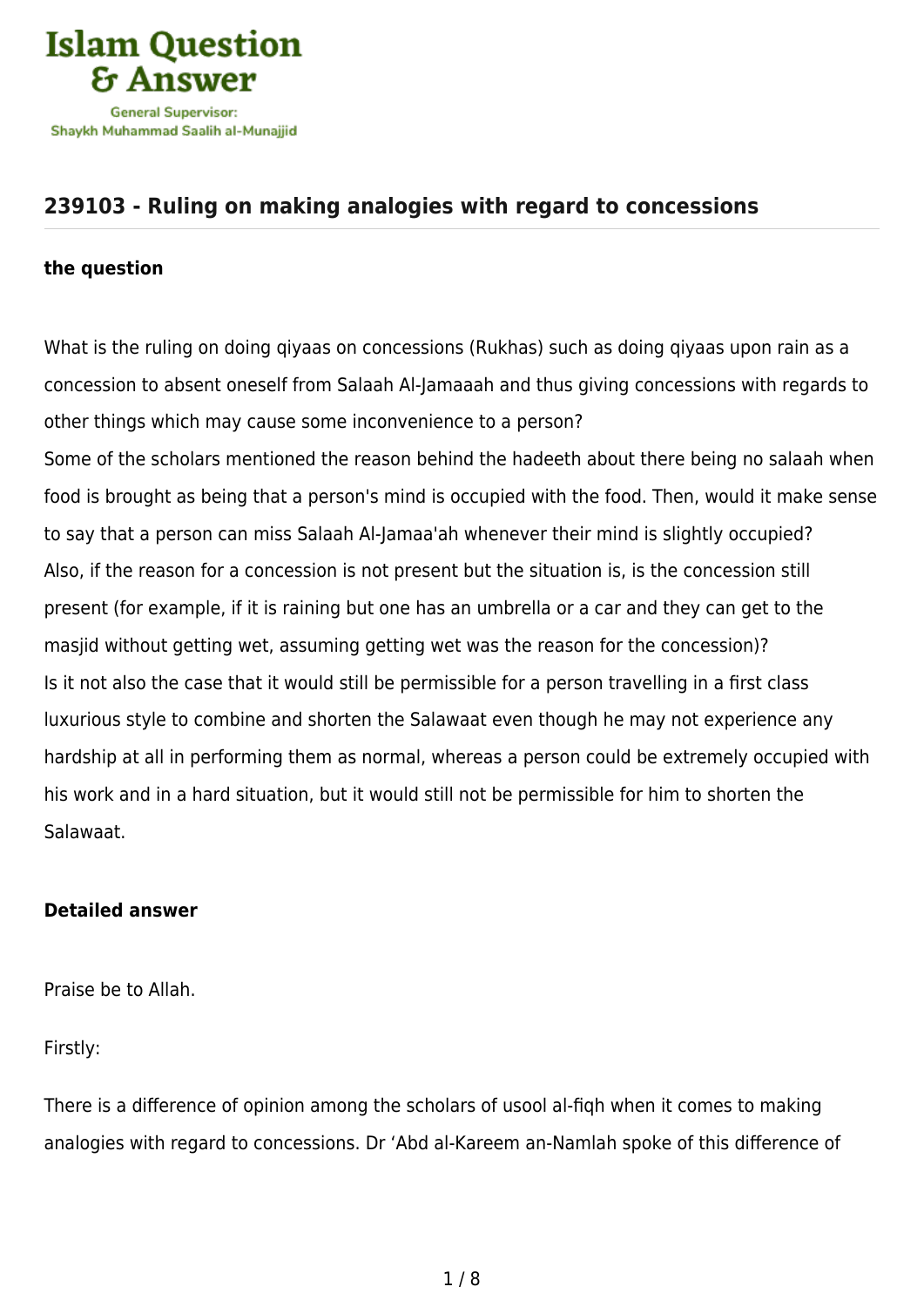

opinion in his book al-Muhadhdhab fi 'Ilm Usool al-Fiqh al-Muqaarin (4/1939), and stated that the correct view is that allowing concessions on the basis of analogy is valid. He responded to the evidence quoted by those who say that it is not allowed by saying: Is it permissible to make analogies with regard to concessions, like comparing snow to rain with regard to the permissibility of putting two prayers together, on the basis that both of them may cause inconvenience to the Muslim? There was a difference of opinion concerning that, and there are two views:

1. The first view is that it is permissible to allow a concession on the basis of analogy, and there is nothing wrong with doing so, if we know the reason for the concession and are certain of that reason. This is the view of the majority of scholars, and it is the correct view, because of the following evidence:

(i) the general meaning of the evidence which confirms that using analogy in sharee'ah is valid, and that is based on scholarly consensus, the Qur'an, the Sunnah and reason – as explained above – because the evidence points to the fact that analogy is applicable with regard to all shar'i rulings, once the reason (for the concession) is known and well established, and that reason is applicable with regard to the issue under discussion, and all conditions for allowing the analogy are met, because this evidence did not differentiate between one ruling and another. As allowing concessions is one ruling of sharee'ah, it comes under this general concept.

(ii) A concession may be granted on the basis on a single report (khabr waahid), therefore it may be proven through analogy, and there is no difference between the two, because in both cases, they are based on what is though most likely to be the case (and are not based on what is definitive), so both are subject to error and mistakes.

2. The second view is that it is not permissible to make analogies with regard to concessions. This is the view of the Hanafis and is also narrated from Imam Maalik and Imam ash-Shaafa'i.

The evidence for this view is as follows: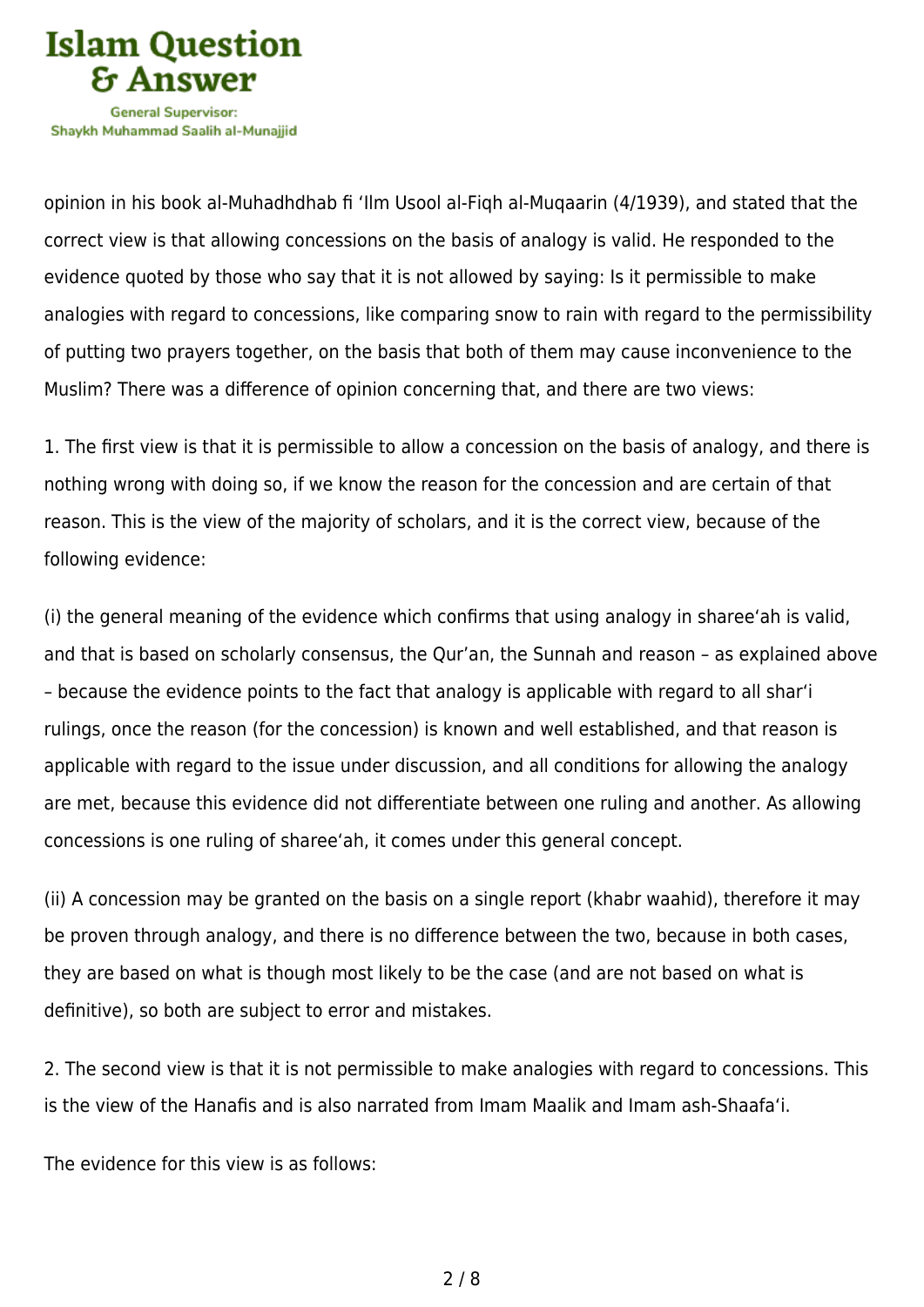

(i) Concessions by nature go against evidence, so to suggest that it is permissible to make an analogy to a concession will lead to many instances of going against what is proven on the basis of evidence. Therefore it should not be allowed.

The response to that is that the shar'i evidence may be contradicted by the Lawgiver in order to serve a purpose greater than that which may be served by means of what is proven by that evidence, based on the concept of putting all the evidence together and giving precedence to that which is more appropriate, and that is the role of the Lawgiver. If we see that the same reason for which we were allowed to go against the evidence is applicable in another case, then we should go against the evidence in that case too. For then we would be more in harmony with the evidence and not going against it.

(ii) Concessions are a gift from Allah, may He be exalted, so they should not be used beyond the specific cases in which they were granted, because making an analogy for that which is not mentioned in a text with that which is mentioned specifically in the text, in terms of shar'i rulings, is equivalent to expecting a concession from the One Who granted it in the first instance in a case in which He did not grant a concession, and that is not permissible. Therefore it is not permissible to grant concessions on the basis of analogy.

The response to that is that the basis for making analogies is understanding the reason why the concession was granted, and the wisdom behind prescribing the ruling.

The fact that concessions are meant to make things easier does not prevent us from applying analogies to them. So once we understand the reason for which a particular concession was granted and prescribed, and we find that reason to be applicable in another instance, this means that we may apply that concession in the other instance, so as to multiply the generous gifts of Allah and preserve the wisdom behind the concession from being lost.

Imam al-Haramayn said, responding to this evidence: This is nonsense. All that people are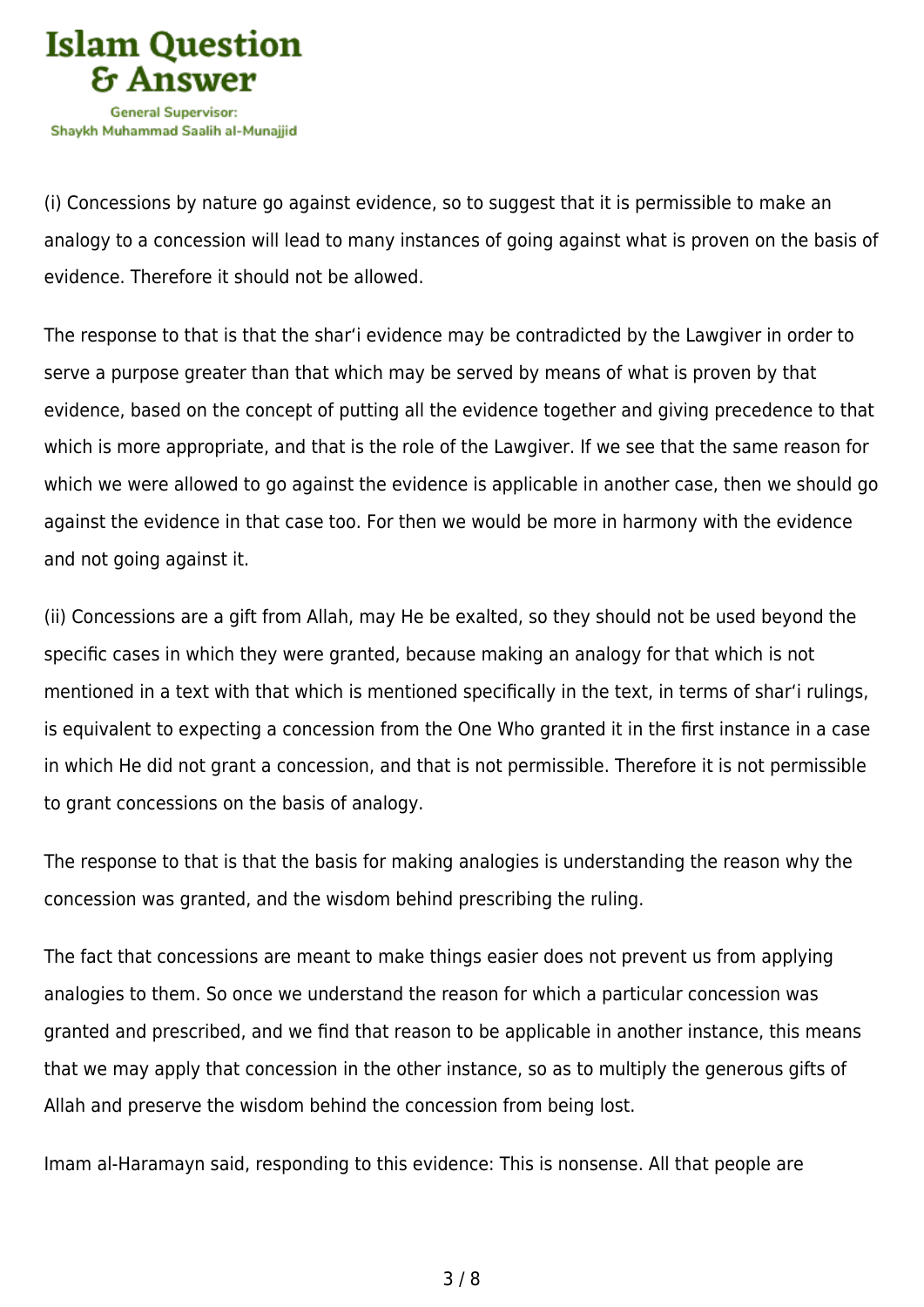

enjoying of benefits is a gift from Allah, may He be exalted. End quote.

Based on that, if we know the reason for the prescription of a particular concession, and we become certain that this reason is applicable in another instance, in that case making analogy is valid.

However this analogy cannot be applied to the shortening of the prayer, because the reason for shortening the prayer is travel, not hardship. Therefore the traveller may shorten his prayer, whether he encounters hardship or not, but the non-traveller cannot shorten his prayer, even if he encounters hardship.

Therefore the scholars have stated that it is not valid to make an analogy with regard to a concession when the reason for which it was granted cannot be applicable except in the situation for which it was granted, such as the concessions of travel, because the reason of travel is not applicable when one is staying in a place (and not travelling). Similarly, it is not valid to make an analogy if we do not know the reason for the concession.

It says in al-Bahr al-Muheet fi Usool al-Fiqh (7/75):

Ilkiyah said: We do not allow making an analogy with regard to a concession if the concession is based on a particular reason that cannot be applicable in any other scenario. Therefore it is not allowed to make an analogy, because there is no common reason, such as comparing the nontraveller to the traveller with regard to the concessions of travel, because that would be an implicit rejection of the specific reason for which the Lawgiver granted the concession.

Al-Qurtubi said: There may be a differentiation between cases where there appears to be no apparent reason for the concession, so no analogy can be made, and cases where the reason is apparent, so analogies may be made.

I have seen in the words of some of the Maalikis a differentiation between a case where the reason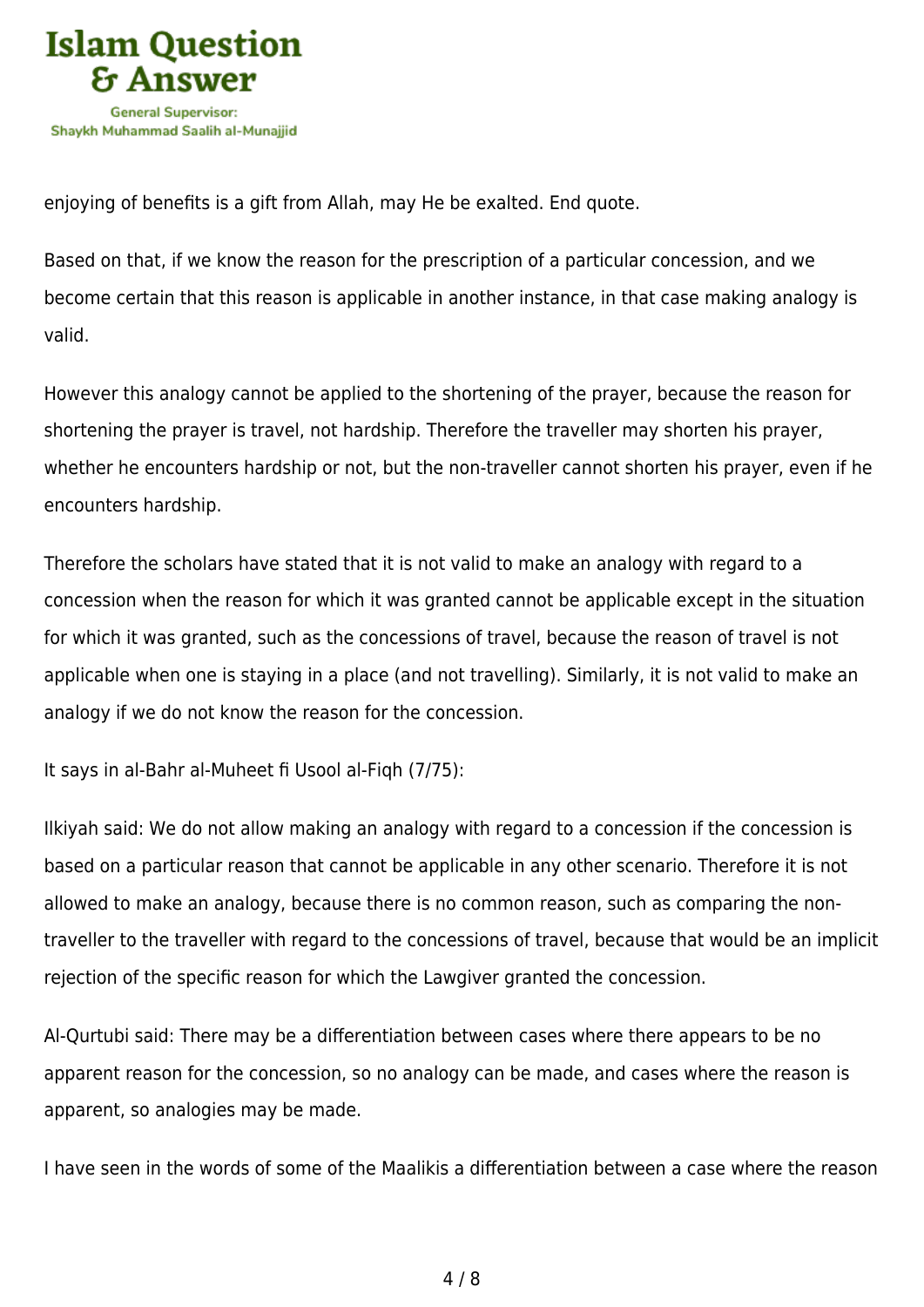

for the concession to which something else is being compared is stated, in which case it is permissible to make an analogy, and a case where the reason is not stated and is rather figured out, in which case it is not permissible to make an analogy. As a result of that, there are different views on this issue. End quote.

For more information on the views of Imam al-Haramayn concerning this topic, please see al-Bahr al-Muheet (7/79).

Shaykh Ibn Baaz (may Allah have mercy on him) said: The concession of travel is ongoing: it is applicable at present, it was applicable in the past and will also be applicable in the future, because the One Who prescribed it, Who is the Knower of the unseen, knows all things, may He be glorified and exalted, and He knew the situation of people at the time of prescription, and in the future, such as our own time. Allah knows all things – may He be glorified and exalted – so if the law (concerning travel) would be different in the future, He would have said: If travel becomes easy or comfortable means of travel become available, then do not shorten prayers or put them together. But the Lord, may He be glorified, did not say this, and neither did His Messenger (blessings and peace of Allah be upon him). The scholars said: Rather the reason for shortening the prayers when travelling is because it is expected that one will go through some fatigue and hardship, and the ruling in the case of expectation remains applicable, whether that expectation materialises or not. So hardship is expected when travelling, but hardship is not the prerequisite for shortening the prayers. If travel is comfortable, on easy camels and at an easy time, then shortening the prayer is still prescribed. Similarly, nowadays with cars, planes, trains and spaceships, it is all the same; it is still prescribed for the traveller to shorten his prayers and put prayers together, even if travel is extremely comfortable, because when the Messenger (blessings and peace of Allah be upon him) prescribed that, he did not mention any restrictions, and in His holy Book, Allah did not stipulate the condition that travel should be hard. Thus it is known that the traveller may shorten his prayers and put them together, and he may break the fast, even if travel is comfortable in a car or on a plane or in any other means of transportation. Praise be to Allah in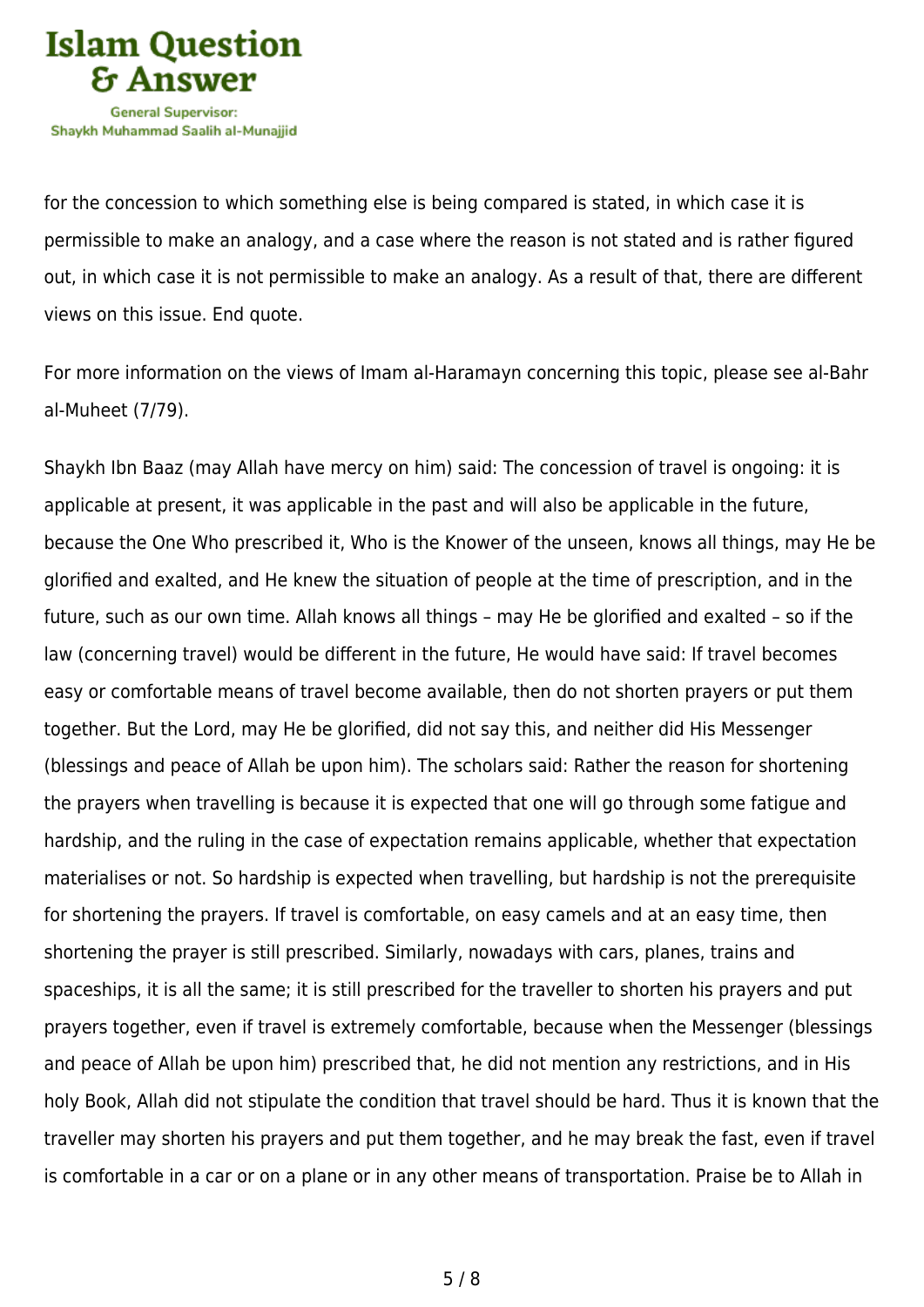

all circumstances.

End quote from the Shaykh's website on the following link:

<http://www.binbaz.org.sa/node/19440>

Secondly:

With regard to delaying the prayer when food is served, the reason is not that food is ready; rather the reason is that one may be distracted and proper focus and humility may be lost or reduced. Therefore it is valid to make an analogy between the serving of food and anything else that may distract the worshipper and reduce his proper focus and humility.

In his commentary on the hadith "There is no prayer when food is ready, or when one is resisting the urge to relieve oneself" – narrated by Muslim (560) – an-Nawawi (may Allah have mercy on him) said:

These hadiths indicate that it is makrooh to pray when food is ready that one wants to eat, because this will be a distraction and will lead to loss of perfect focus. It is also makrooh to pray when resisting the urge to relieve oneself, which refers to needing to urinate or defecate. We may add to this anything else that would similarly distract one and lead to a loss of proper focus in the prayer.

This ruling of it being makrooh applies where is still plenty of time left for the prayer. But if the time is too short, and if he were to eat or relieve himself and do wudoo', the time for the prayer would end before he prays, then in that case he should pray as he is, so as to observe the deadline for the prayer, and it is not permissible for him to delay the prayer. End quote.

Al-'Izz ibn 'Abd as-Salaam (may Allah have mercy on him) said in Qawaa'id al-Ahkaam (1/38): The prayer may be delayed if there is anything that would affect one's focus, such as extreme thirst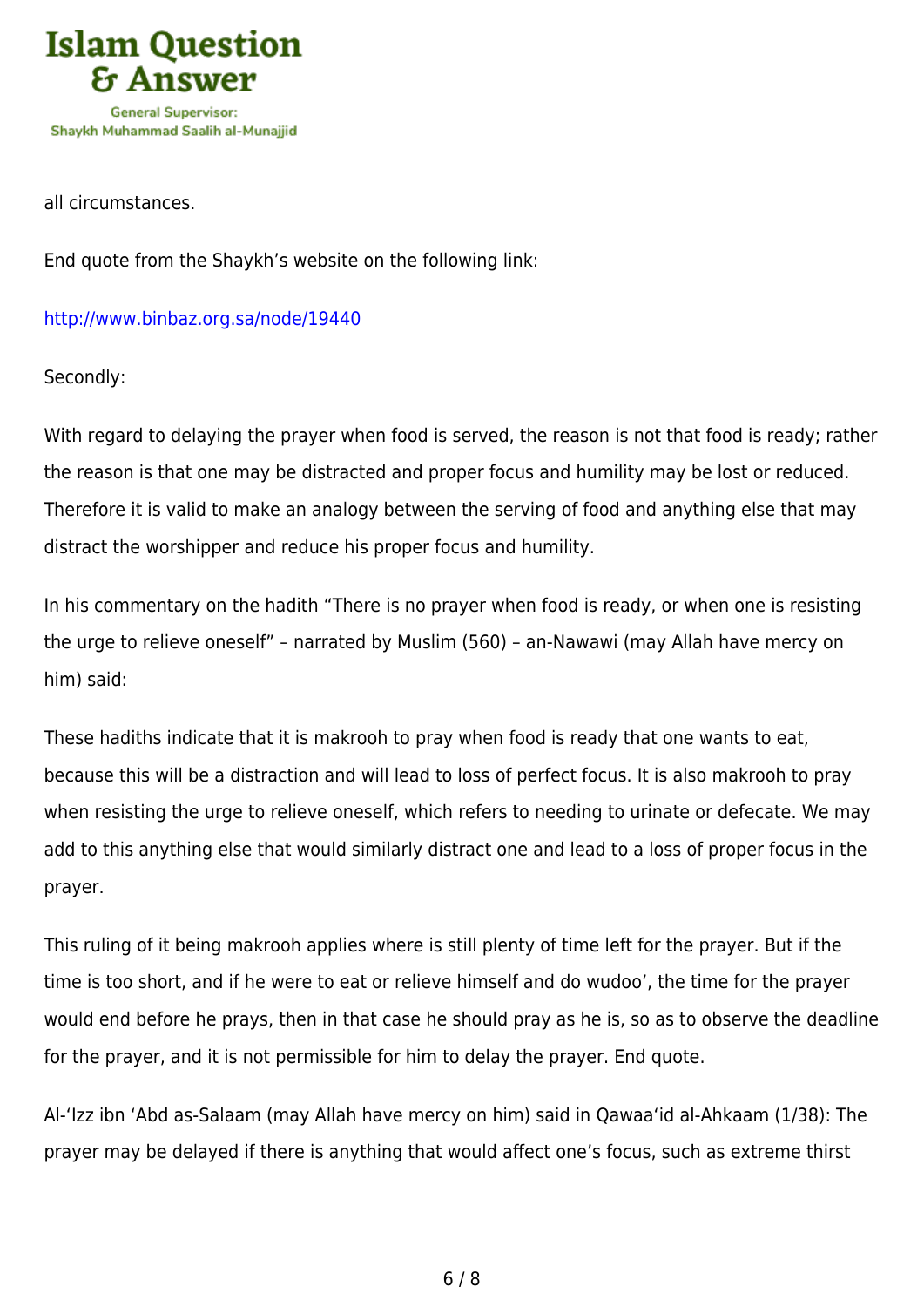

and hunger. End quote.

As for not attending the prayer in congregation because of rain, the reason is not the rain itself. Rather the reason is the hardship that results from walking to the prayer in the rain. Therefore the scholars stipulated the condition that the rain should be heavy enough to make one's clothes wet, because this is what causes hardship.

Al-Bahooti said in Kashshaaf al-Qinaa' (4/12):

A person may be excused for missing Friday prayer and prayers in congregation if he fears that some harm may befall his property, or could affect his livelihood that he needs, or if he has let water run to irrigate his crops or his garden, and he fears that if he leaves it it may result in damage, or he has been asked to take care of something and fears that it may be lost if he goes away and leaves it, such as a guard who is in charge of a garden and the like. That is because the hardship that may result from that is greater than merely getting one's clothes soaked by the rain, which is a valid excuse according to scholarly consensus. End quote.

Similar to rain is anything that could cause harm in such situations, such as intense wind, intense cold or mud.

Al-Bahooti said in ar-Rawd al-Murbi' (2/362), when discussing excuses for staying away from prayers in congregation: … Or if he will be harmed by rain and mud. The same applies to snow, ice and hail, and intense cold winds on a dark night. End quote.

Shaykh Ibn 'Uthaymeen said in ash-Sharh al-Mumti' (4/317):

If he fears harm from rain or mud, i.e., if it is raining, and if he goes out for Jumu'ah or prayers in congregation, he will be harmed by the rain, then he is excused.

The harm that may be caused by rain is that he may be harmed if his clothes are soaked, or